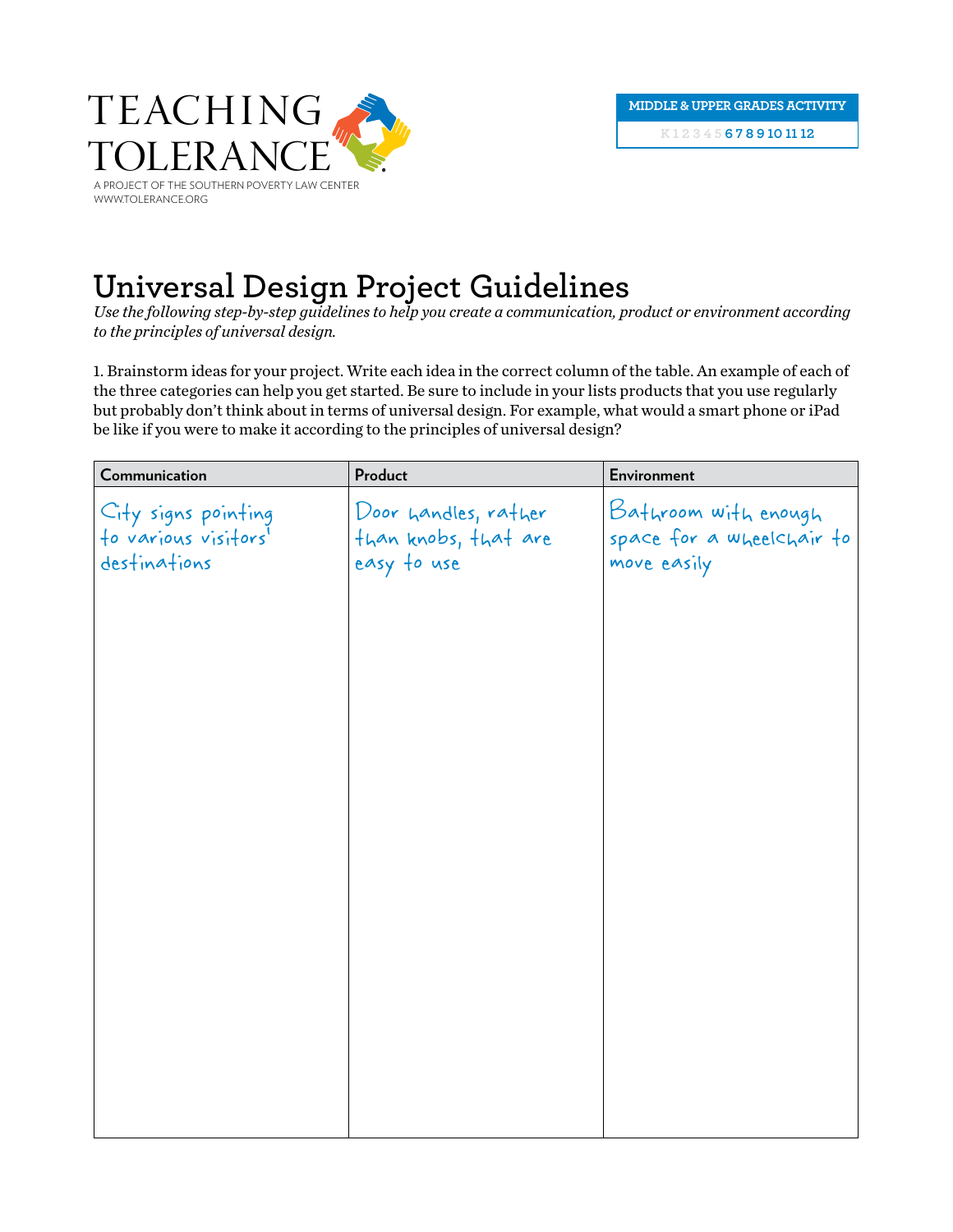## Teaching Tolerance

a project of the southern poverty law center www.tolerance.org

2. Choose the item you want to design.

3. Use the Seven Principles of Universal Design to guide your planning. Use a highlighter to mark the principle(s) that your project will use. In the space below, write how your product will use that principle.

**1. Equitable Use**

**2. Flexibility in Use**

**3. Simple and Intuitive Use**

**4. Perceptible Information**

**5. Tolerance for Error**

**6. Low Physical Effort**

**7. Size and Space for Approach and Use**

4. Go online and do some background research. See if others have created something similar to what you're designing. In the space below, list the Websites you have found most useful.